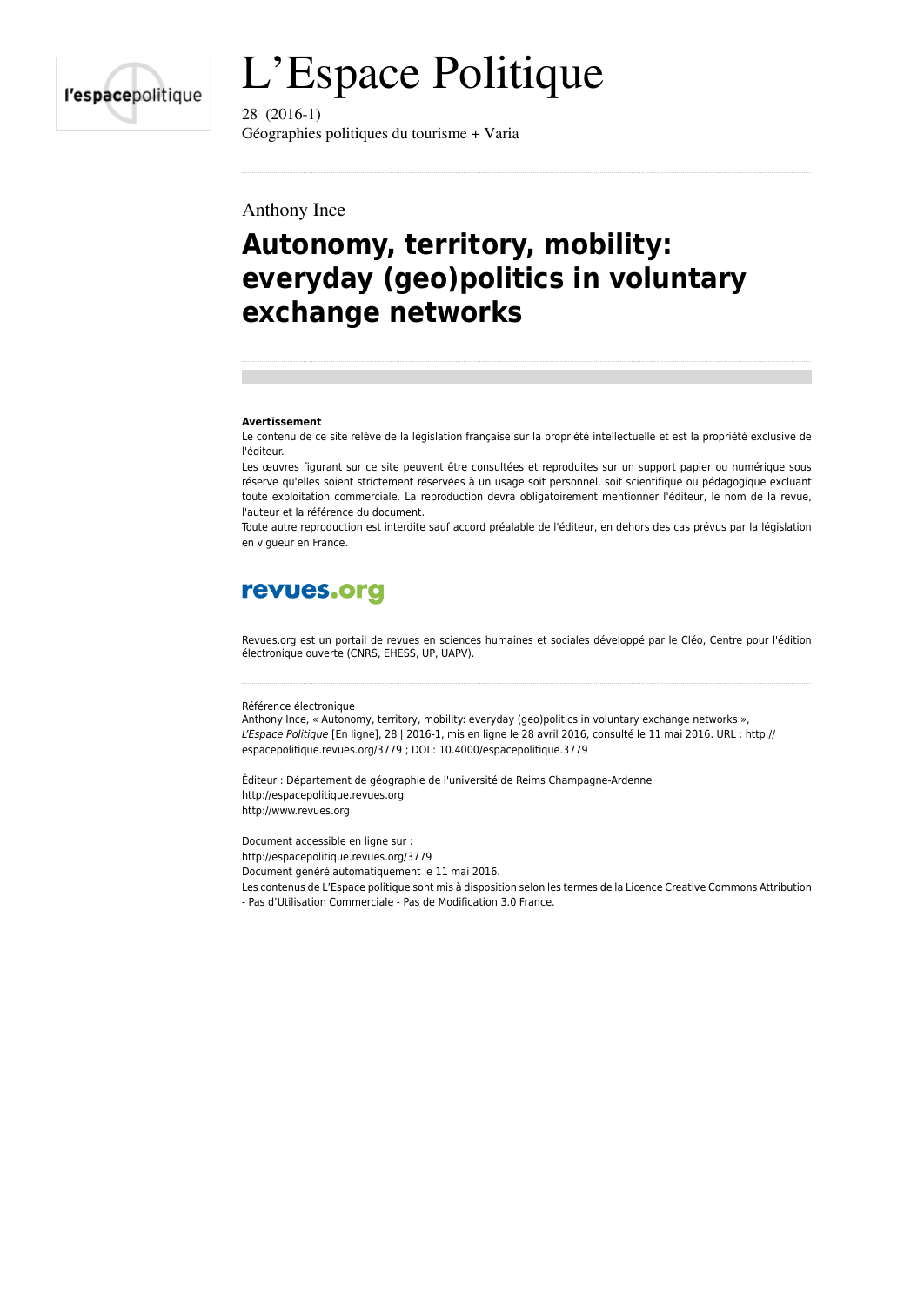#### **Anthony Ince**

# **Autonomy, territory, mobility: everyday (geo)politics in voluntary exchange networks**

#### **Introduction**

"[W]hat would happen if we foregrounded the spaces across which people (and commodities, information, and capital) move, so that they become conceived of as something other than the residual spaces that are left "outside" society?" (Steinberg, 2009, p.489)

- <sup>1</sup> Territory and mobility are commonly positioned as counterpoised against one another, yet both have become increasingly prominent, with globalisation leading, at least in the Global North, to both greater mobility across the world and a growing obsession with maintaining the integrity of state territories (MacKinnon et al, 2011). In the transformations of political, economic and cultural life through uneven globalisation processes, tourism has become a central trope of neoliberal consumer mobility. Arguably, factors of neoliberal globalisation – such as labour mobility, and urban "hyper-diversity" and the destabilisation of place-based community – inspire a growing search for a sense of "authenticity" in both everyday life (Ince, 2011) and tourism (Rickly-Boyd, 2013). These practices are thus indicative of complex relationships between mobility and territory that are particular to the contemporary neoliberal era.
- <sup>2</sup> The origins of backpacking lie in 1960s countercultural movements, but the past decade or so has seen the emergence of a pervasive, institutionalised backpacking industry (Ateljevic and Doorne, 2000). In tandem, however, a raft of alternative mobilities has (re)emerged, enacting a raft of sometimes transgressive or legally contentious practices such as mutual aid, hitchhiking, illegal exploration, wild camping, and visa fraud (e.g. O'Regan, 2012). Not only do many of these practices operate through different logics, but they may also produce territorial relationships and mobilities on a different plane to their dominant capitalist-statist equivalents, representing what Söderström et al. (2013) term "critical mobilities".
- <span id="page-1-1"></span><span id="page-1-0"></span><sup>3</sup> In this context, this paper investigates the critical mobilities of participants in two of the more formalised networks in this alternative travel field. World-Wide Opportunities on Organic Farms (WWOOF) is a global network of at least  $10,500<sup>1</sup>$  $10,500<sup>1</sup>$  organic farms, where travellers work in exchange for meals, accommodation, and a hands-on learning experience in organic food production. CouchSurfing is a global hospitality exchange network claiming 6 million  $users<sup>2</sup>$  $users<sup>2</sup>$  $users<sup>2</sup>$  that connects low-budget travellers with hosts for free accommodation, events, and gatherings. These are examples of what I term "global voluntary exchange networks" – globally-networked initiatives based on non-financial practices of mutual gifting, sharing and reciprocity. Through this, I investigate the extent to which they represent critical global imaginaries that transect territoriality and mobility in unorthodox ways. Do participants in these networks somehow undermine or transgress dominant tropes of (statist) territorial integrity? And how are their mobilities shaped by their engagements with the territories through which they travel? Moreover, do these transgressive mobilities hint at new ways of conceiving the relationship between territory and mobility?
- <sup>4</sup> Scholars exploring connections between territory and mobility (e.g. Steinberg, 2009) emphasise the importance of re-centring the spaces and practices of transit that are often marginalised. It is in these interstitial spaces and transitory practices where this paper is focused. However, existing analysis in this area is yet to engage substantially in the questions of self-management and agency, and after a discussion of emerging literatures on territory and mobility, the second literature section constructs an analytical framework drawn from anarchist theory to address this. I argue that *autonomy* is a powerful analytical tool with which to critically engage the statist-capitalist nexus of tourism practices in a territorial world system dominated by neoliberal mobility regimes. Autonomy, as a collective process of self-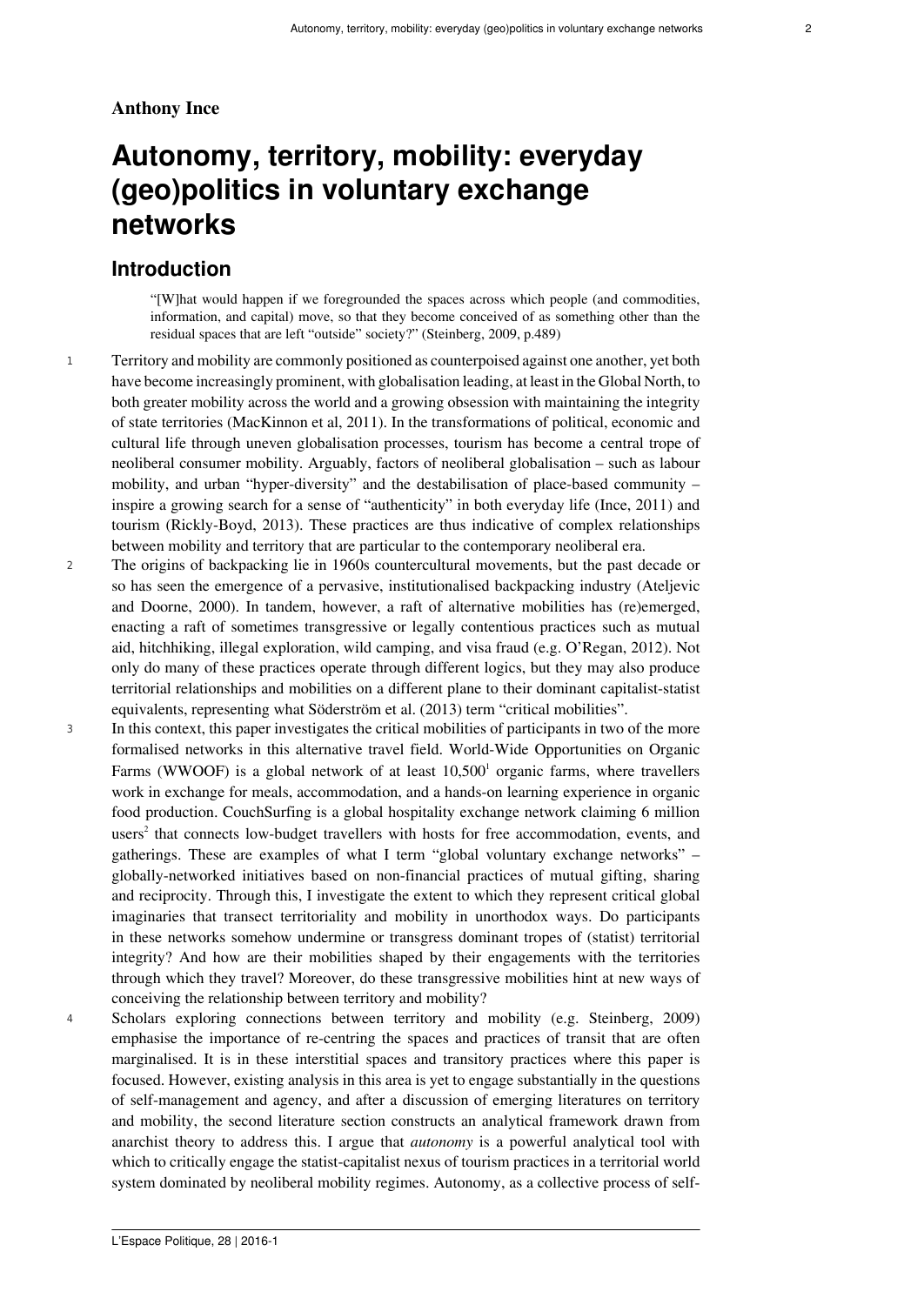management, foregrounds individual and collective agency among travellers. In proposing this agenda, I articulate an approach that is both analytically resonant with current developments in geography and oriented towards potentialities for social change.

<sup>5</sup> Drawing from the accounts of WWOOF and CouchSurfing participants, the empirical sections explore everyday "mobility vectors", formed by the intersection of multiple social relations with both mobile and territorial characteristics. First, I interrogate territorial imaginaries of participants, particularly regarding the shaping and rationalisation of mobilities by certain ways of understanding the world. Second, I explore how dominant mobility regimes shape participants' routes and modes of travel, and third, how they seek to exploit territorial vulnerabilities and loopholes. The research points to an autonomous, selfmanaged "infrapolitics" that, although politically ambiguous, informs our understanding of the intersections of territory and mobility, and highlights tools that may undermine or transgress dominant forms of territorialisation.

# **Mobilities and territorialities "on the road"**

<sup>6</sup> This paper is situated in the intersections between recent moves towards a "peopling of territory" and the so-called "mobilities turn" (Cresswell, 2010a). First, following a trajectory initiated by Agnew (1994) and continued by a range of scholars (e.g. Antonsich 2011; Bauder 2014; Berg and Van Houtum 2003), it is necessary to acknowledge the lived, practiced, and constantly negotiated dimensions of territory beyond state sovereignty: territory is not simply an elite construct linked to calculable ownership of space (Elden 2010) but also an everyday, relational and socially constructed mode of viewing the world. Repositioning territory as an effect of practice rather than a state of being, Painter argues (2010, p.1094),

> "territory is necessarily porous, historical, mutable, uneven and perishable. It is a laborious work in progress, prone to failure and permeated by tension and contradiction. Territory is never complete, but always becoming".

- <sup>7</sup> As I have argued elsewhere (Ince, 2012), it is specifically through everyday negotiations, constructions and transformations of social *relations* that this « becoming » takes political form. As such, not only is territory a "peopling" (Antonsich, 2011, p.424) process that emerges from practices but it is also inherently social. It is a spatial outcome of the coarticulation of multiple practices intersecting with one another in a range of (politicised) collaborations, contestations, negotiations and reworkings. This may reflect traditional statistcapitalist territoriality but, equally, other territorialisations beyond the state-capital nexus too. Territorial practices are structured according to power asymmetries embedded within society, yet dominant territorialities are also entwined with grassroots praxis. We can thus think of territory as more of a variegated entanglement of differential territorialisations than a singular, sovereign phenomenon.
- <sup>8</sup> Second, the peopling of territory is somewhat related to growing interest in mobility among geographers. This so-called "mobilities turn" (Cresswell, 2010a) emphasises lived experiences and practices by foregrounding people's movements through space. In tourism studies, the primary focus has generally been on the destination (Hall, 2005). However, studying mobility allows scholars to explore the liminal elements between origin and destination, thus "inverting foreground and background" (Steinberg, 2009, p.489) to tease out how official/formal spaces of tourism (hotels, resorts, sights etc.) are interwoven with counter-practices:

"When tourism is subject to changing constraints, prohibitions and taboos — and when the contours of state territory and national identity are vague, shifting, and in constant contest… — the potential for breakdowns, bifurcations, ruptures, or contradiction multiplies" (Rowen 2014, p.67).

<sup>9</sup> Given this understanding of tourism mobility as a space of contestation and change, it is important to note that resistance and transgression are by no means limited to "alternative" modes of travel (e.g. Pritchard and Morgan, 2006; Berdychevsky et al, 2013). The relationships between territory and mobility are stretched by tourism, but alternative travel even more so. Following Söderström et al. (2013), the label "critical mobilities" can be used to describe various mobile practices – within and beyond traditional tourism – that are not consistent with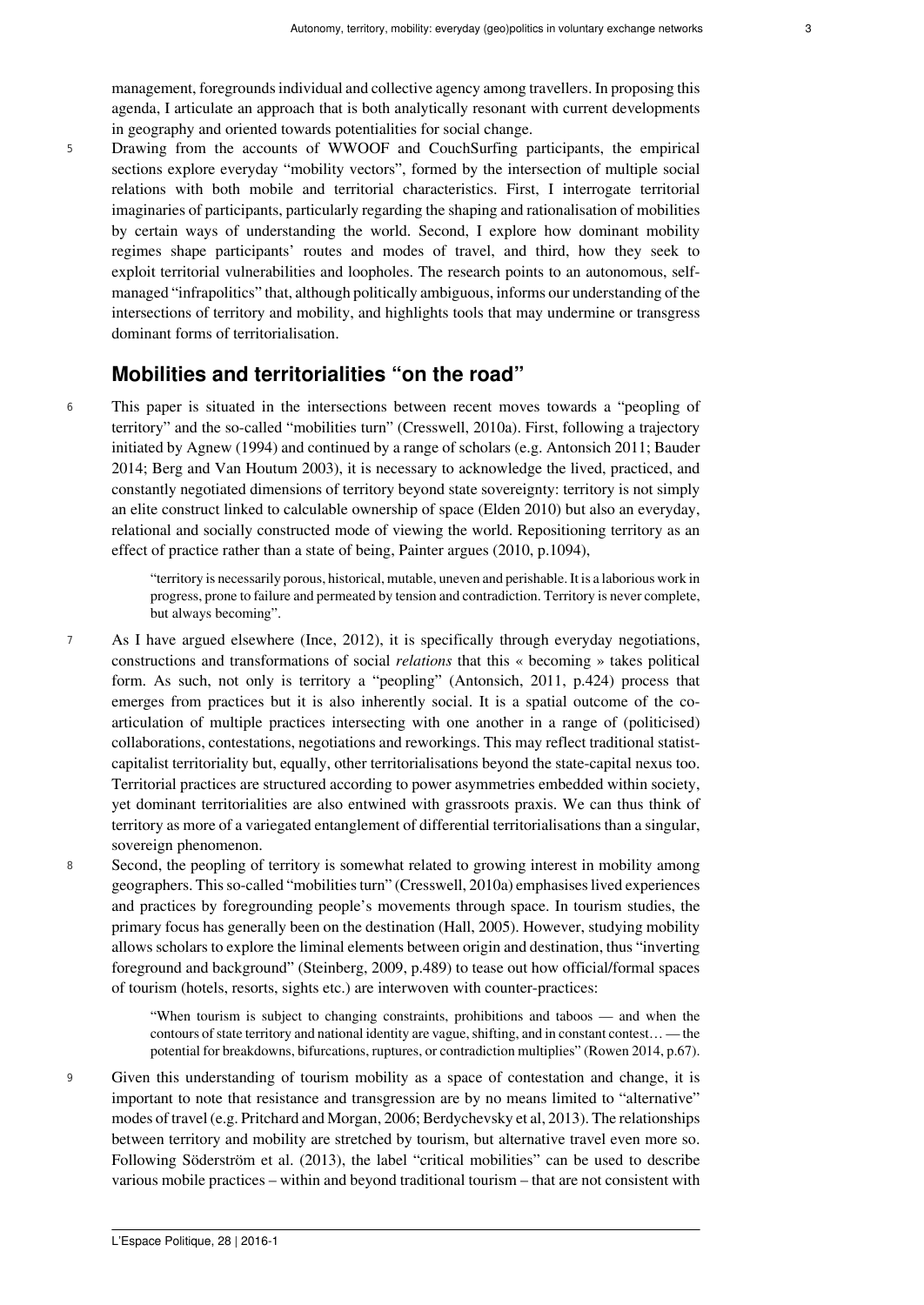dominant prescriptions of "acceptable" silos of mobility, with capacity to shed critical light on them, and offering insights into alternative configurations of mobility.

- <sup>10</sup> Much like territory, some (e.g. Cresswell, 2010b; Salter, 2013) consider mobilities scholarship to be too closely bound to a false dichotomy between the study of mobile subjects and the institutional structures and policies framing their mobility. Recent work in migration studies has thus attempted to "[displace] attention on borders to the crossers of borders themselves" (Hyndman, 2012, p.243). With the politicisation of migration by state securitisation, geopolitics scholars increasingly recognise how mobility is entangled with governance through intersections of policy formation and bodily movement (e.g. Hannah, 2006).
- <sup>11</sup> Critical mobilities thus operate in matrices of "mobility regimes" (e.g. Glick Schiller and Salazar, 2013). Mobility regimes are the intersections of diverse structures and relations (e.g. governance, culture, infrastructure, etc.) through which routes are blocked, facilitated, regulated and observed. Although a key purpose is the prevention of "undesirable" mobilities (e.g. undocumented migrants, drug trafficking), governing actors also seek to use mobility regimes to ease the passage of "desirable" mobilities (e.g. skilled labour) (Jensen 2013). Salter (2013, p. 8) has argued that these regimes and the mobile subjects they seek to govern should not be separate topics for investigation; rather "the agent and structures of mobility are co-constitutive". This raises questions regarding how to analyse such complex intersections in variegated landscapes of governance and practice, leading Salter to propose the couplet of *circulation* and *assemblage* in order to view mobility as "a concerted or emergent effect without there [necessarily] being an underlying organizing principle" (2013, p. 12). By foregrounding the *ad hoc* and unpredictable nature of mobility regimes, we must problematise the singular narrative counterpoising mobile subjects and territorial governance, and recognise their co-production in politically-charged encounters.
- <sup>12</sup> If we see mobility as a field of action manifested in time-bound encounters, the temporality of tourism mobilities also surfaces. Framing them as *temporary* mobilities "allow[s] us to see tourism within a wider social context" (Hall, 2005, p.132), such as lifecourse or geopolitical change. In turn, given that backpacking and long-term travel often involve a range of mobilities (Germann Molz and Paris, 2013), they offer opportunities for insightful, critical investigation. While short-term tourism is generally perceived as a rupture from everyday experiences of labour and belonging (Hall and Holdsworth, 2013), in long-term travel, mobility itself becomes everyday.
- <sup>13</sup> Cresswell (2010b, p.17) notes that we need to explore the "constellations of mobility" that involve "historically and geographically specific formations of movements, narratives about mobility and mobile practices". This is important in relation to the rapid economic transformations in backpacking over the past two decades (O'Reilly, 2006). The emergence of a capitalist backpacking industry, alongside more autonomous backpacking cultures, indicates how specific spatio-temporal contexts influence how people move and engage with shifting territorialities. In this sense, mobility can be seen as intersecting with lived, everyday territorialities through the "entanglement of movement, representation and practice" (Cresswell, 2010b, p.19).
- <sup>14</sup> Given the complex "topology" of contemporary mobilities, paraphrasing Routledge and Cumbers' (2009) notion of "networking vectors" in social movements, we might usefully apply this geometric analogy to mobility, as *mobility vectors*. Appreciating the co-constitution of "direction" (the cartographic route) and various "magnitudes" (decision-making processes, speed, duration, means of transportation, relationships with places, etc.) allows us to envision mobility's diverse spatio-temporal and political "geometries". The term "vector" – rather than, say, assemblage or constellation – emphasises mobilities as dynamic, and foregrounds the ways in which qualitative changes can affect the nature of mobility, even if the route or mode of travel remains constant. However, with this shift in vocabulary, an analytical shift is needed too; one which emphasises the deeply-politicised intersections of lived practices and mobility regimes, while being attentive to the often-overlooked dimension of agency. Thus, in the next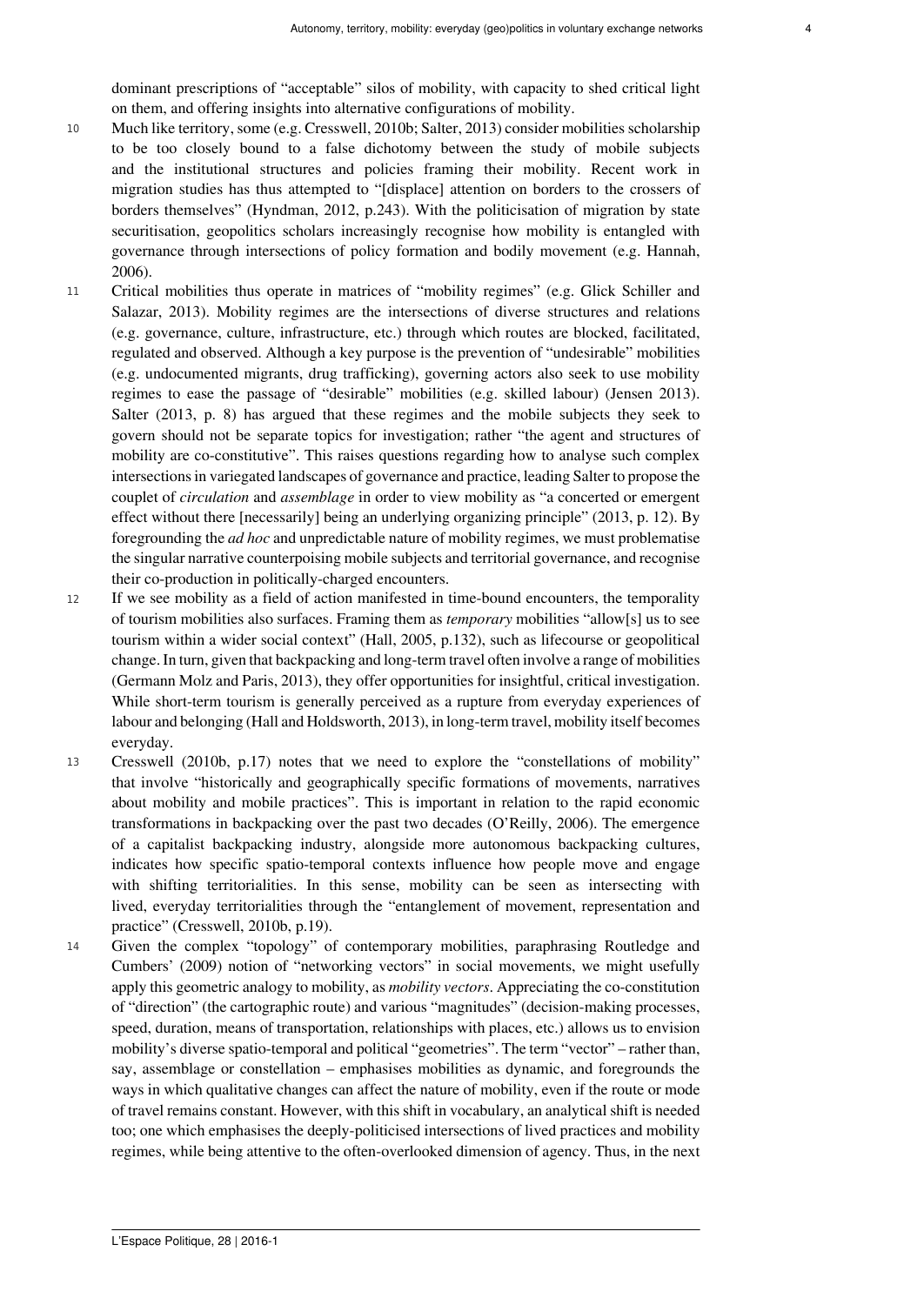section, I develop a theoretical framework based on anarchist theorisations of *autonomy* as an analytical and political basis on which to critically address the core questions of the paper.

# **Autonomy and everyday infrapolitics of travel**

- <sup>15</sup> Scholarship on territory and mobility touches on agency, yet it is a largely implicit concern, and there remains relatively little engagement with broader questions concerning social change. Given the growing focus on everyday practices and relations in these debates, it follows that a central feature of addressing this gap must involve a rootedness in everyday life. Scott (1990) proposed the notion of *infrapolitics*; the "hidden transcript" of people's everyday subversion, reworking and transgression that operates below the "public transcript" of official politics. For Scott and others (e.g. Shukaitis, 2009), unearthing the interactions, contestations and grey areas between these two transcripts can bring to light a range of autonomous, creative collectivities. Combining with Scott's conceptualization of infrapolitics, I suggest that anarchist geography – particularly anarchist theorisations of autonomy – offers promising analytical tools.
- <sup>16</sup> Anarchists propose an immanent understanding of social change, based on the everyday prefiguration of alternative social organisation in the present, rather than "top-down" or coercive approaches (e.g. Springer et al. 2012). In this sense, it is as much a "theory of organization" (Ward, 2011a, p.47) as a revolutionary project. A concept that has gained some traction beyond the anarchist milieu is *autonomy*. Early theorisations advocated autonomy as an anti-authoritarian logic of self-organisation in order to "structure and articulate [radical political] practices and aims" (Pickerill and Chatterton, 2006, p.730). Autonomous geographies thus foreground "those spaces where people desire to constitute non-capitalist, egalitarian and solidaristic forms of political, social and economic organization" (ibid.). In addition, the same authors conceive of autonomy as "interstitial" – occupying the blurred border between mainstream society and the alternatives that they seek to prefigure. This emphasises quotidian practices and self-managed structures as the primary basis for social change. Since these early works, autonomy has become relatively well-known in critical Anglophone geography (e.g. Brown, 2007; Wilson, 2013).
- <sup>17</sup> From an anarchist perspective, Colson (2001, p.47-48) outlines the philosophical underpinnings of autonomy:

"[A]utonomy refers to the forces constitutive of beings, to the capacity to develop in themselves the totality of resources which they need in order 1) to affirm their existence, and 2) to associate with others, and to thus constitute an ever more powerful force of life".

- <sup>18</sup> Autonomy thus emphasises the collective agency of people to shape and change their lives and the world together, independently of state institutions, capitalist markets and "official" organs of civil society. The nurturing of this "constituent imagination" (Shukaitis and Graeber, 2007) operates as a means of developing workable alternatives to established modes of politics – and, in this case, travel. Autonomy thus contains both transgressive and creative dimensions, working in tandem to circumvent and confront dominant modes of power (Crane 2012; Pickerill and Chatterton 2006).
- <sup>19</sup> The dominant attitude of anarchism to territory has been chiefly linked to its critique of sovereign, bounded states (e.g. Price, 2007). As a result, given their anti-state and internationalist principles, few anarchists have explicitly engaged with territory as a potential spatial strategy for autonomous political praxis. However, this is not to say that autonomous practices do not utilise territorial tactics. Autonomy can therefore operate through both mobile flows and the territorial establishment of discrete autonomous spaces (Halvorsen, 2012; Ince, 2012).
- <sup>20</sup> Given these diverse practices, a central theme running through autonomous politics is an emphasis on everyday life as a site of both injustice and potential liberation. Anarchist forms of autonomy inflect their practices in the present with envisioned future worlds, not as an end-point but as a processual reinvention of everyday life (Ince, 2010). This is situated at the intersection of authenticity and fabrication, where we experience the full range of embodied, material forces as well as manufactured symbols and spectacles (Debord, 1995).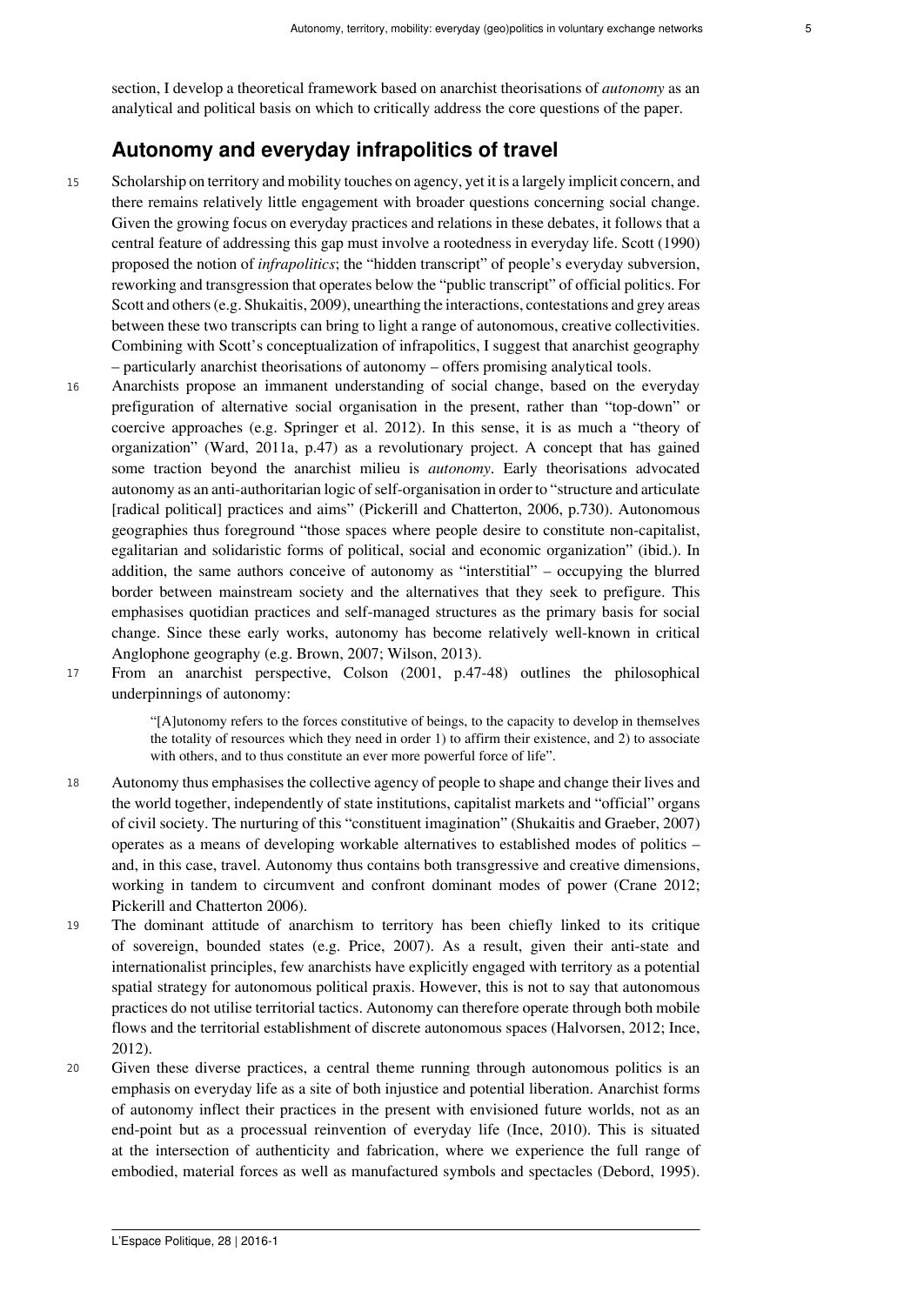Thus, Lefebvre (2002, p.65) noted that everyday life is "neither the inauthentic *per se*, nor the authentically and positively 'real'".

<sup>21</sup> The ambiguous position of everyday life, lodged between the authentic and inauthentic, establishes autonomy as a powerful analytical tool for examining the infrapolitics of travel. Long-term travel and autonomy are both extraordinary and everyday; involving multiple (counter-)territorialities and mobilities; critically distanced from dominant ways of being while still engaging with them; and driven by a quest for an authenticity that remains just beyond their grasp. It is not surprising, then, that we can see parallels to an autonomous framework in recent critical tourism scholarship (e.g. Prichard et al, 2011). The editors of the journal *Hospitality and Society* propose an agenda that values practices beyond the confines of capitalist, authoritarian, and otherwise dominant modes of hospitality. They advocate

> "doing togetherness differently – of imagining inside and outside, stranger and friend, self and other, host and guest in new, radical and potentially dangerous ways" (Lynch et al., 2011, p.14).

- <sup>22</sup> Here, the authors unwittingly indicate linkages between the emphasis on the everyday discussed above in relation to territory and mobility, and anarchist autonomy. The relationships produced through tourism practices offer myriad possibilities to recast how we understand and enact travel, not simply by critiquing dominant currents but by developing alternatives. As already noted, Antonsich (2011) has argued that there needs to be a conceptual and political move towards "peopling" territory. Likewise, the anarchist Colin Ward has argued for a "peopled landscape" in which the agency of ordinary people is valourised in analytical and lived practices alike (Ward, 2011b). In a sense, then, autonomy is a "peopling" of critique.
- <sup>23</sup> In the remainder of the paper, I investigate the interweaving of mobilities and territorialities among participants in WWOOF and CouchSurfing, exploring the extent to which they produce genuinely alternative spatial configurations. By using the anarchist notion of autonomy, it is possible to undertake critical explorations not only of the territorial politics of critical mobilities, but also of their agency and the political lessons to be learned. In turn, this provides glimpses of how we might deepen critical understandings of the relationships between territory and mobility, as well as ways of imagining and operationalising travel.

#### **Methods: autonomous travel research in practice**

- <sup>24</sup> CouchSurfing and World-Wide Opportunities on Organic Farms (WWOOF) are two of the most prominent voluntary exchange networks. At a basic level, CouchSurfing is a global hospitality exchange network where people – usually but not always backpackers – use its online platform to stay in each other's homes for free. On another level, CouchSurfing also promotes intercultural awareness and knowledge exchange through encounters of difference. It is thus a globally-networked non-financial economy based on mutual hospitality. Organised not through a single website but as a semi-formal federation, WWOOF is a global network of organic farms that take on travellers and interested others for between a few days and several months to exchange hospitality and labour. Like CouchSurfing, WWOOF is a non-monetary economy that seeks to foster intercultural encounters, while also sharing skills in organic and sustainable food production, low-impact construction, and other alternative lifestyle practices (Ince, 2015).
- <sup>25</sup> Although CouchSurfing has received academic attention (e.g. Germann Molz, 2011), WWOOF remains relatively under-researched despite its size and global reach. Existing studies of WWOOF tend to disregard its origins as a political-ecological project, preferring to focus on its tourism dimensions, especially in contrast to for-profit farmstay operations (e.g. McIntosh and Campbell, 2001; McIntosh and Bonemann, 2006). Studies of CouchSurfing have, in contrast, been more nuanced in analysing its position in the complex politics of tourism, sharing economies, and hospitality (e.g. Buchberger 2012). Existing academic work has hitherto maintained a separation between the two initiatives, whereas their common themes of alternative travel, mutual aid, and non-financial hospitality indicate that together they offer a rich area for study.
- <span id="page-5-0"></span> $26$  This research is part of a larger study<sup>[3](#page-14-2)</sup> of independent and autonomous modes of travel, of which WWOOF and CouchSurfing are two key case studies. A number of sources constitute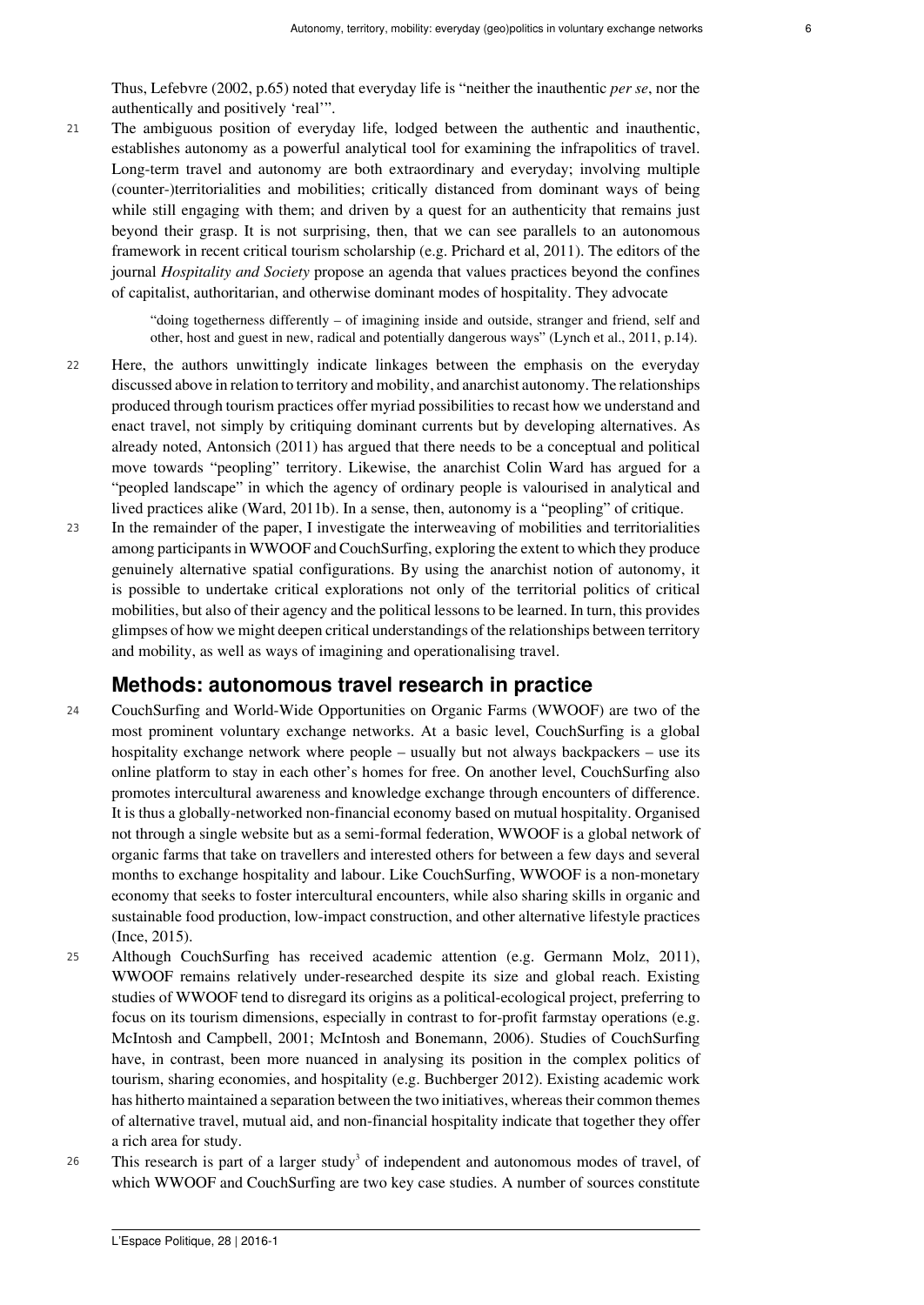this research, including mobile ethnography (Büscher and Urry, 2009), in-depth semistructured interviews with 59 travellers and hosts, and a public travelogue used principally for personal reflections. Interviewees were selected through stratified sampling to ensure both hosts and travellers were represented, as well as different genders and ethnicities where possible. Access to interviewees was largely through ethnographic participation, supported by a smaller group accessed via "snowball" methods. This dual method of ethnography and interview sampling allowed for effective cross-checking. Secondary research on websites and internet forums added a wider context to this primary research. Chiefly deploying critical discourse analysis, these materials have been accumulated during 22 months of fieldwork in Europe, Asia and Southern Africa (August 2011 to June 2013).

- <sup>27</sup> Approximately 4.5 months were spent on 8 WWOOF farms (2-3 weeks each) in Europe (5) and Asia (3), and I participated in CouchSurfing as a guest in homes or at events and gatherings, across Europe (11) and Asia (45). To avoid replacing local labour in mainland East Asia, where poverty is widespread and welfare systems often minimal, the two farms visited in this region were non-commercial. The distribution of research sites was rooted in a grounded approach, with only the start and end as clear markers. The route was thus developed deliberately on an informal basis, based on practical decision-making (e.g. infrastructure, visas) and interactions with fellow travellers (e.g. recommendations). In doing so, the research design explicitly sought to reflect the informal, *ad hoc* strategies of long-term travellers.
- <sup>28</sup> The majority of participants in the research originated from the Global North, were ethnically European, usually under 40 years of age, and most were from culturally middle class backgrounds. Very few, however, were wealthy, and the majority exhibited low economic capital but high social and cultural capital. My positionality as a researcher with similar traits to other participants is likely to have influenced my access to individuals and may have shaped their responses. The ethnographic dimension of the fieldwork helped alleviate some of these influences, as did my interview technique, often using provocative or naïve questions to trigger greater clarity of response.
- <sup>29</sup> The empirical sections of the paper draw from the fieldwork to explore the intersecting everyday mobilities and territorialities practiced and experienced by participants in WWOOF and CouchSurfing. Rather than emphasise the organisations themselves, in this paper I consider the practices of their participants in critical mobilities more generally. I do so by thematically analysing WWOOF and CouchSurfing participation in relation to three key themes: spatial imaginaries, negotiations of mobility regimes, and infrapolitics. In doing so, I critically investigate the extent to which participants are producing autonomous configurations of mobility and territoriality, and the political implications thereof.

# **Mobilising imaginaries**

<sup>30</sup> A central empirical theme concerned the ways in which traveller mobilities are shaped through imaginaries linked to varied understandings of movement across and between territories. Interviewees exhibited a certain "gaze" that constructed places and borders as traversable, or not, by differently-positioned actors. Participants generally expressed nuanced opinions about the territorial barriers and opportunities that presented themselves to backpackers and others. This was often, but not always, quite distinct from a traditional tourist gaze, recognising material conditions in shaping differential mobilities:

> "I've seen people in really bad conditions… walking barefooted along the road. I don't know where their destination is, or what their goal is, but they're travelling. [...] But going back to backpacking kind of travelling, yeah, I think you do need to be privileged in a way" (Gary, February 2013).

<sup>31</sup> This recognition of differential travel strategies in relation to material inequalities is a common theme among participants, tending to develop spatial imaginaries that are critical of dominant territorial understandings of the world. These imaginaries may develop out of participation, or vice versa, depending on a range of factors including background, upbringing and personal motivations for travel. Many participants expressed a critical view of what Agnew (1994)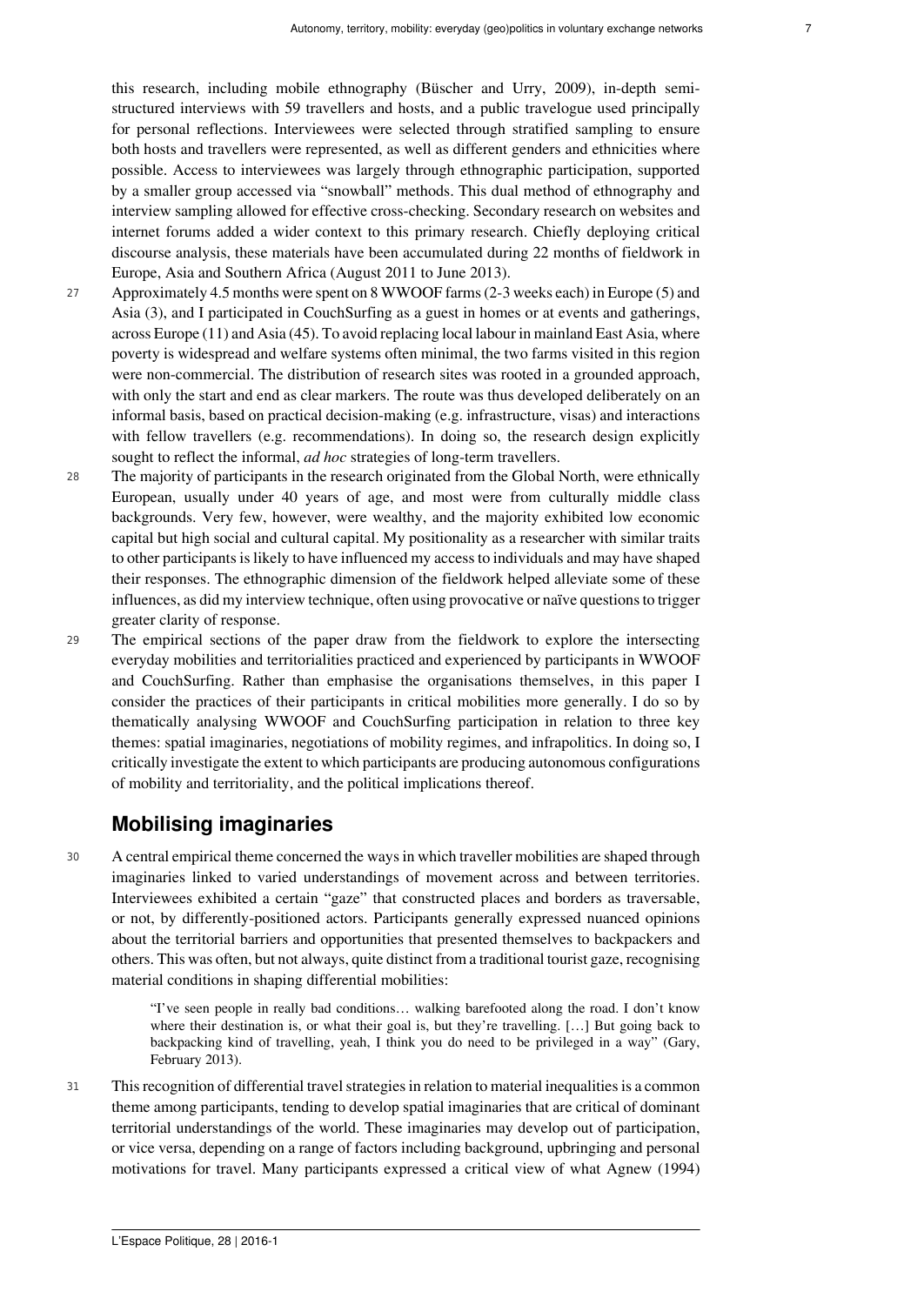termed the "territorial trap", and disregard towards nationalism and citizenship was a recurring theme:

"The fact that you were purely by chance born in a certain place and not another place – why does that give you more rights to a piece of paper than somebody else?" (Amanda, October 2011).

<sup>32</sup> Others, like Anders, "don't like borders" (June 2013), and his description of his birthplace, Sweden, consciously avoids ascribing a definite, bounded identity to it. He explains that "all I know is I was born in a cold kingdom of ice and I ran away from it". This sense of exodus, and rejection of territorial bordering, indicates a spatial imaginary that reworks a seemingly rigid state system into feelings and (non-)belongings. Yves, similarly, counterpoises territorial nationhood against democracy, declaring

> "I don't know any country living in a real democracy. So all these people all over the world doing some kind of popular education I think are in the process of building democracy. […] That is kind of a first step, thinking "OK how can we live together? How can we decide together?"" (November 2012).

- <sup>33</sup> Yves positions his participation in a global network of groups practicing popular education (see Ferrer, 2009) as part of a process of democratisation beyond the territorialities of the state and national identity. CouchSurfing, for Yves and others, is part of a process of discovering that "everywhere can be your home" (Anna, October 2012), although this is partially reflective of a privileged viewpoint of those who have the economic, social and cultural capital to do so. Nevertheless, while most had a sense of local or national identity, these were rarely linked to territorial ownership, indicating a departure from the "territory-effect" that one might expect from place-based feelings of belonging.
- <sup>34</sup> The correlation between participation in autonomous travel practices and the disregard of state-centric territorialities and mobility regimes is strong, linked to long-term travel's fusion of everyday and extraordinary. Crucially, since self-managed encounters are *collective* event-spaces co-produced by hosts, guests and others, they underline the power of autonomous sociality in travel. These unmediated encounters also had the effect of disrupting preconceptions. For example, Rita, a CouchSurfing host from the USA who self-defined as politically conservative, spoke of hosting Iranian travellers:

"I know that I have some prejudices. For example, America and Iran: not friends, you know (laughs)… but I had Iranian CouchSurfers come and stay and they were lovely, they were very, very different from how I perceived what they would be, and different from how the political club makes them seem to most Americans, but it was a good experience to have them and be able to welcome them" (December 2012).

<sup>35</sup> The development and remolding of spatial imaginaries operates relationally to dominant territorial imaginaries and mobilities, rooted in people's negotiation of the social relations that construct territory itself (Ince, 2012). Autonomous ways of thinking about "doing togetherness differently" provide the basis for imagining territory "in new, radical and potentially dangerous ways" (Lynch et al., 2011, p.14). The question that follows is the extent to which these counter-territorial imaginaries correlate with participants' material practices. The next section investigates WWOOF and CouchSurfing participants' engagements with mobility regimes in greater depth.

### **Negotiating mobility regimes**

<sup>36</sup> Virtually all participants indicated how mobile negotiations of territorial bureaucracies shaped where and how they travelled. On a basic level, it was clear to interviewees that their citizenship (usually Global North) allowed them to travel relatively freely. For example, Anders notes that "a Swedish passport penetrates most manmade borders" (June 2013) and Adriana compares her Canadian mobility to her Turkish CouchSurfing hosts:

> "[A]ll the CouchSurfers we've stayed with have talked about… how lucky we are to have a passport that we can go anywhere with. Like really, really lucky. It made me really appreciate being able to travel" (March 2012).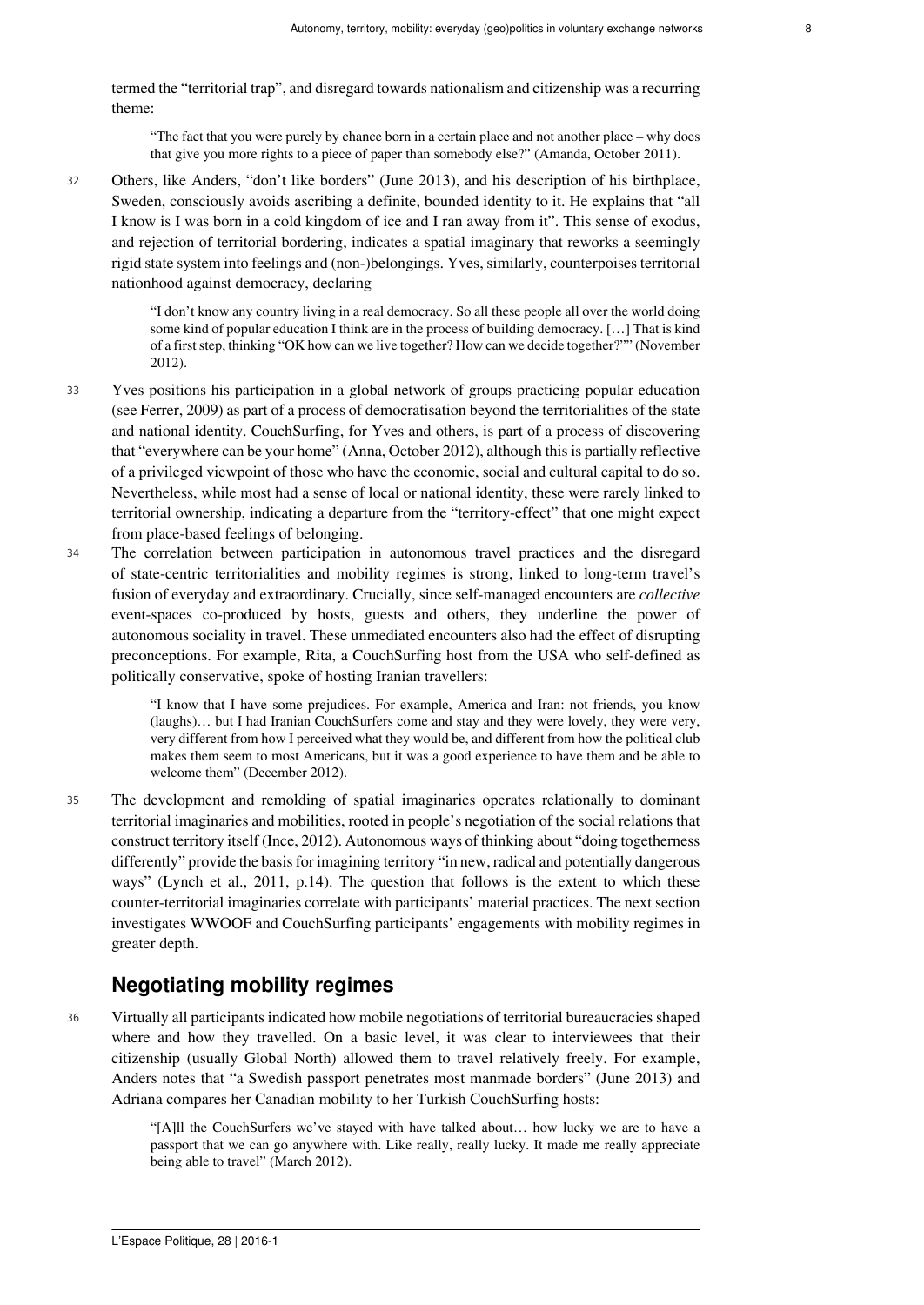- <sup>37</sup> However, visa and other regulations still influence participants' deliberative processes and mobility vectors. Anna, a Polish hitchhiker and CouchSurfer, explains that "we didn't get a Pakistani visa so we had to get a plane to India, and we stayed 5 months in India" (October 2012). Likewise, when long-distance cycling, "[v]isas are a bitch [in Central Asia]… [Y]ou have a month in a country, of which you spend 2 weeks in the capital getting a visa for the next country" (Pascal, May 2012).
- <sup>38</sup> Relatedly, regional geopolitical and economic relationships can have profound impacts on travellers' mobility vectors:

"It's really expensive to fly in and out of Tel Aviv, so by flying in to Cairo instead, it made it a little bit cheaper. Anyway, so then I'm going overland [through] Sinai, to Palestine, hopefully spending as little time as possible in Israel because I don't like to support the Israeli government, but I'll probably spend one night in Jerusalem because it's so wonderful" (Dorothy, August 2012).

- <sup>39</sup> Dorothy's narrative entwines direction, speed and mode of travel with geopolitical and economic conditions, and her own ethical principles, and is a clear example of how mobility is a multidimensional vector of intersecting processes and dynamics of both "direction" and "magnitude". Alongside contemporary geopolitical conflicts, past events can also play a part in shaping mobilities, and Ethan, a US CouchSurfing host in Vietnam speculates that "I don't have so many American CouchSurfers unfortunately because of, I think, the stigma of the Vietnam War" (November 2012). To state that fewer US citizens travel to Vietnam due to this legacy is hard to verify, but it tells us how past territorial conflicts can impact on mobility vectors through perceptions of access.
- <sup>40</sup> Participants negotiated political landscapes in a variety of ways, often with unexpected consequences. Differential mobility vectors were co-constituted by elite policy frameworks and their own agency. For example, how CouchSurfing hosts Zac and Karl engaged the Thai visa regime for long-term residency is indicative of these unpredictable differentials:

"[W]hen I first came here, I was granted a Religious Affairs Visa, basically a missionary visa. I've no active qualifications, no kind of Bible college credits, none of those kinds of qualifications, I've never studied at those places, I was supposed to have those to get my visa" (Zac, August 2012).

<sup>41</sup> For Zac, either a loophole in the visa system or a generous immigration official provided him with secure residency. In contrast, despite fluency in the Thai language and deep knowledge of the legal system due to his work, Karl's inability to obtain a higher tier of visa is precarious and stressful:

> "[Y]ou are in this, quite a vulnerable situation […] I'm driving or out on the bike, I'm always conscious that I'm not a native as such; my rights are different and I'm more vulnerable" (October 2012).

<sup>42</sup> Karl's struggle with Thai immigration led him to feel not only legally but also *corporeally* vulnerable, affecting his place-based mobilities. In contrast to Karl's deep understanding of the legal system, some autonomous mobilities are threatened by a lack of understanding. Lucy and Adam explain how their geopolitical naivety en route to a WWOOF farm caused problems in traversing state territories:

> "Lucy: This girl said "so have you got your Russian visas?" and we were like "no, we're Kiwis" and she was like "yeah, you might want to check that"! […]

> Adam: […] I've been blown away with the fact that you actually need to get visas for all the countries. I assumed that everyone in the world was all holding hands and going "yay, come to my country!"

Lucy: […] We don't have a single enemy country in the whole world" (September 2011).

<sup>43</sup> Lucy and Adam's travel had hitherto managed to ignore geopolitics altogether, indicative of a Global North positionality that takes the right to free movement for granted. Their encounter with the Russian visa regime shattered their illusions about transnational mobility as simply reliant on the presence or absence of direct conflict between states. Lucy and Adam's encounter with such barriers is indicative of an unfolding understanding of mobilities and territorialities through lived experience.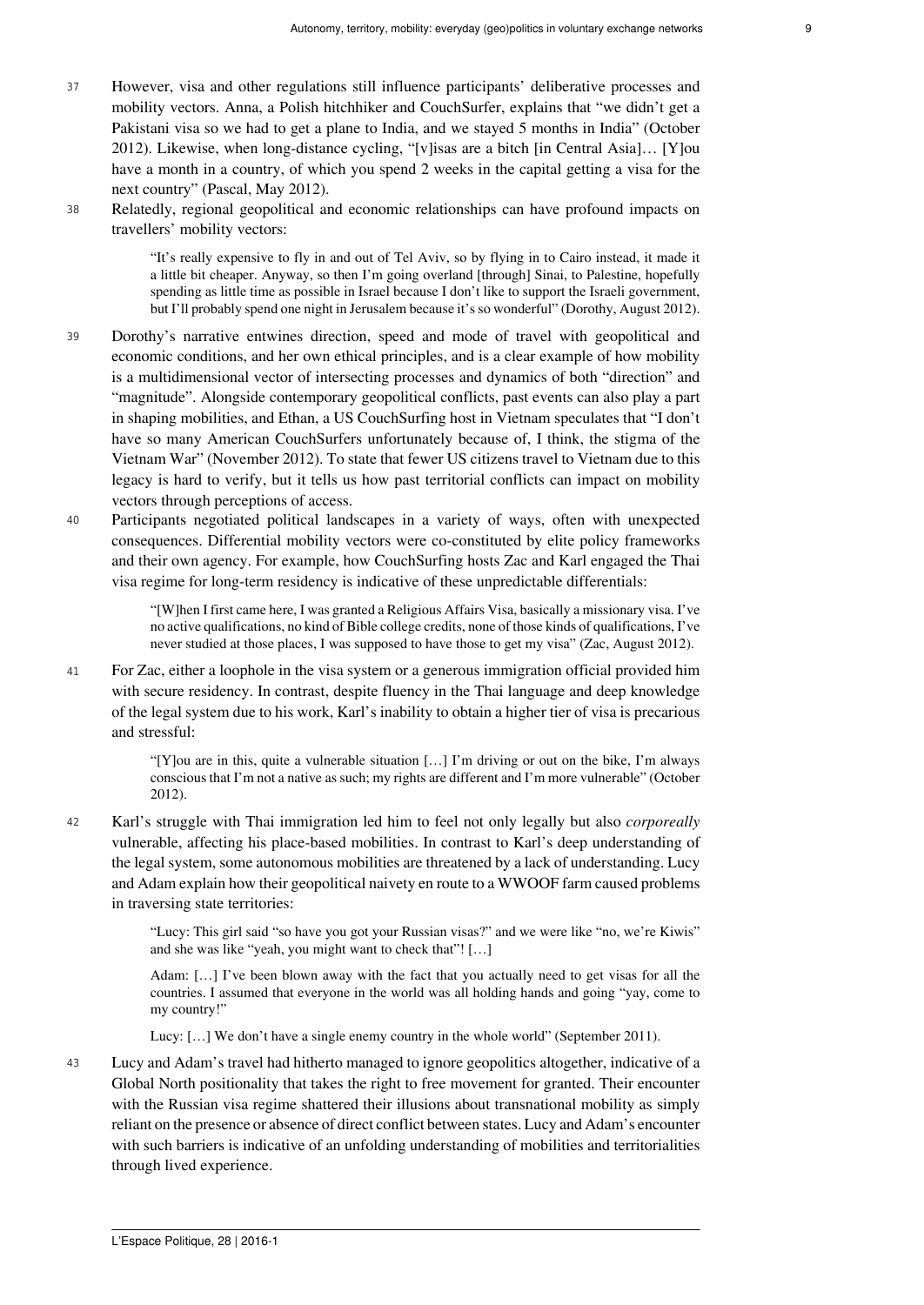<sup>44</sup> Participants in WWOOF and CouchSurfing often have some level of economic, social and geopolitical "privilege" to exercise their mobility, yet, despite opportunities to travel within the parameters of the backpacking industry, they make a conscious decision to at least partially eschew it. This exposure to state territorialities, normally mediated by organised tourism operators and agents, produces immanent spaces of encounter, learning, and sometimes conflict (Ince, 2015). The rejection of capitalist tourism and backpacking mobility vectors among interviewees was rarely total, however, as most interviewees strategically dipped into and out of the mainstream according to certain mobility needs at particular points. For example, Anna recounts how, in Cambodia "we were buying tickets [for] buses because we couldn't hitchhike" (October 2012), and Stephen notes that he would only consider joining an organised initiative "when they seem to offer something locally [that] we couldn't do ourselves" (July 2013). This interstitial negotiation of both "alternative" and "mainstream" spaces hints at a form of agency among these travellers that may be constrained by territorial governance, but would be further narrowed in formal tourism channels. Recognising these restrictive and uneven mobility regimes, the next section investigates the nature, extent and implications of infrapolitical techniques deployed by WWOOF and CouchSurfing participants.

## **Autonomous mobilities?**

<sup>45</sup> In the above section, even highly autonomous travel strategies are heavily shaped by stateterritorial mobility regimes. The power of these territory effects closes down possibilities for enacting the alternative spatial imaginaries discussed previously. However, a range of practices among participants are crafted in the interstices of state legal frameworks and can transgress territorialities. For example, in order to establish a WWOOF farm in Malaysia Greta's partner brokered a legally ambiguous deal to secure a long-term visa:

> "We have found a company that would give us the working visa, and then Max could still work in other companies… He just has to officially claim [that this is his workplace.] [T]here are very thick borders for us, which is always and always the visa thing" (October 2012).

<sup>46</sup> Similarly, different employment statuses among CouchSurfing hosts in China helped them to leverage territorial visa regimes. Sebastian notes how formal employment as teachers afforded friends more stable immigration status compared with his own life of low-level visa fraud as a mobile, self-employed photographer with a tourist visa. However, he felt this came with a cost to friends' quality of life:

> "Most of my friends, they're… teachers and they're on a work visa here, but I'm blessed that I don't have to teach because most people who I know who are teachers really don't like teaching – it's just an easy job for them [to secure residency]" (December 2012).

<sup>47</sup> It is common for travellers to participate in legally ambiguous activities. Yet, what is noteworthy about WWOOF and CouchSurfing is how transnational networking through such organisations can function as collective means of counteracting often oppressive territorial securitisation by states. For example, faced with heavy restrictions on tourism arrangements that are not approved by the Cuban government, Sofia shares how she used CouchSurfing to address these issues:

> "[B]efore I actually got to Cuba I wrote down some numbers of some people… and we arranged [in advance]: OK we're going to be at this place, this time, this day" (November 2013).

<sup>48</sup> Sofia used CouchSurfing as a tool for making contacts in Cuba and developing mobility vectors that partially circumvented this state mobility regime. Likewise, Sarah's CouchSurfing experiences in Iran are suggestive of how it can facilitate autonomous practices on the boundary between tourism and social networking:

> "[O]ther networking sites such as Facebook are blocked so Iranians use CouchSurfing as a way of networking, dating and travelling around their own country. We were told that the Iranian government was generally against Iranians socialising too much with foreigners and it is true that CouchSurfing groups in Esfahan and Yazd… have been targeted by the Moral Police" (June 2013).

<sup>49</sup> However, these acts of transgression take place not only within "authoritarian" state territories but also more "liberal" ones. In another case, struggles with Bulgarian border regulations led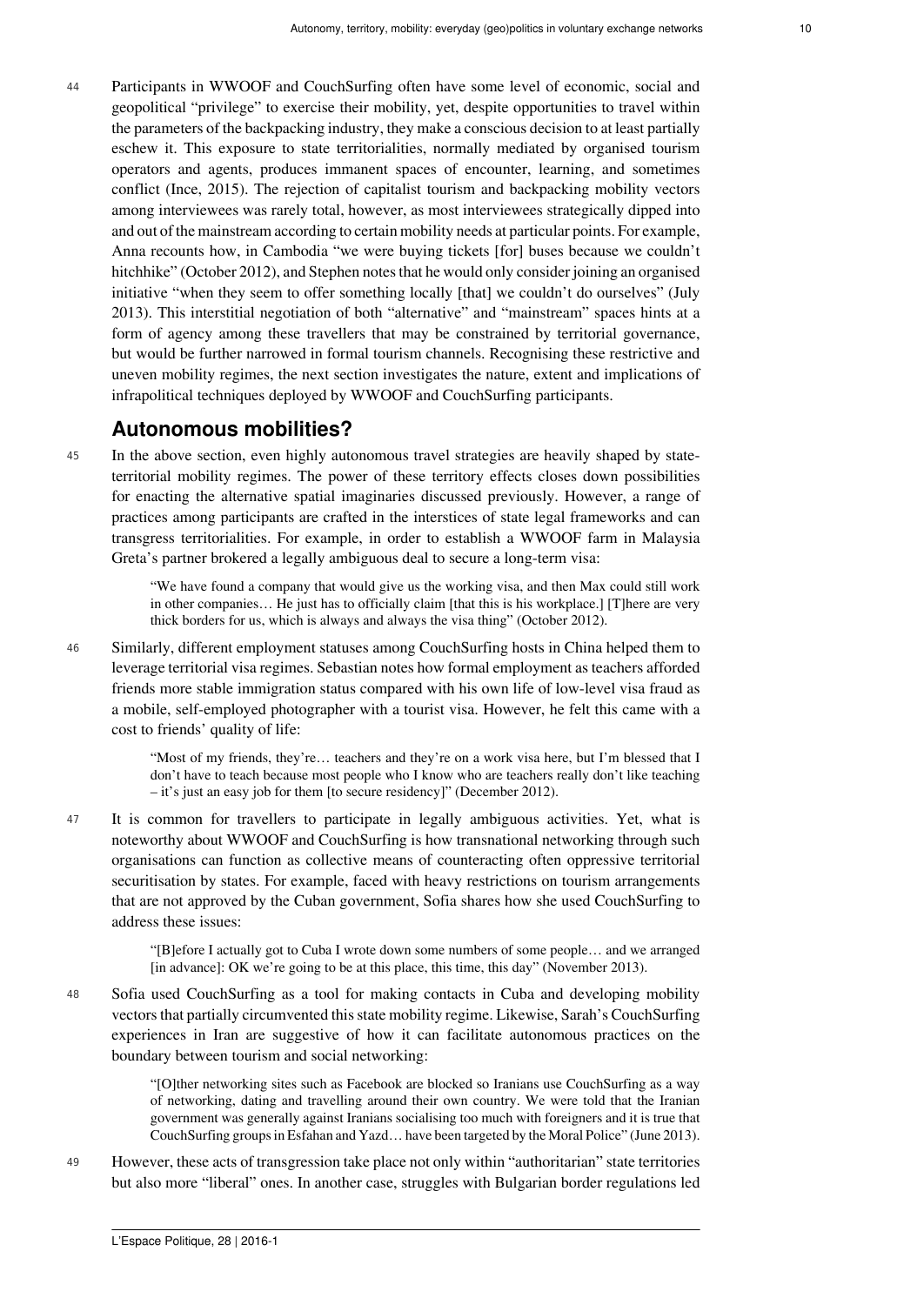Sandy to "bribe one of the guards to get us through" (September 2011). WWOOF hosts and volunteers have also faced threats of legal action by the French state over their alleged use of "illegal" migrant labour. One farm (a vineyard) had previously left WWOOF due to joint pressure from local government officials and large, influential vineyards. Through informal word-of-mouth networks and returning ex-WWOOF volunteers, they continued unofficially until they were able to quietly re-join WWOOF several years later.

- <sup>50</sup> In these and numerous other examples of infrapolitics (e.g. hitchhiking, informal labour, barter, swapping, busking), travellers undertake critical mobilities that undermine the "official" silos of tourism and territorial regulation, while also making tactical use of mainstream avenues. CouchSurfing and WWOOF operate as hubs for facilitating autonomous, networked practices of information-sharing. These practices can critically engage not only with formal state mobility regimes but also socio-cultural norms that shape mobility vectors informally (Buchberger 2012).
- <sup>51</sup> Nevertheless, whereas autonomy in an anarchist sense presupposes some level of both political conflict and infrapolitical reworking, these practices largely represent only the latter, seeking to circumvent, rather than challenge, dominant territorialities and the order that they uphold. Yet, in doing so, two key effects are achieved. First, they contribute to grassroots forms of agency and capacity through autonomous structures and relationships formed independently of state and capital. Second, they indicate how such structures and relationships might become generalised – not only in temporary tourism mobilities but also diverse societal contexts – through transnational forms of everyday mutual aid and hospitality. What these infrapolitics fail to engage with, however, is the global inequality and uneven development that have contributed to many participants' capacity to undertake such mobilities at all. It is in this respect that the missing or downplayed political dimension is essential to anarchistic analytics of autonomy.

### **Where are we going?**

- <sup>52</sup> Returning to the core question of this paper, I now consider the extent to which participants in WWOOF and CouchSurfing generate mobility vectors that can inform other ways of understanding the territory-mobility relation. Since territory is produced through social relations (Ince, 2012), an interweaving of territorialisations and deterritorialisations through these mobile practices is apparent. This is facilitated by the predominantly *collective* and *self-managed* nature of autonomous mobility vectors – be that through word-of-mouth information, formal initiatives, social networking or reworking of institutional relationships. These infrapolitics represent a tactically and legally diverse and implicitly internationalist set of tools and tactics, only a selection of which have been outlined here.
- <sup>53</sup> While studies have shown how some of these tactics can also be observed in mainstream tourist spaces, the level of autonomy and collaboration in voluntary exchange networks arguably makes them more accessible and materially useful. Critical mobilities are not *always* disruptive to dominant territorialisations, but they indicate that the carefully circumscribed parameters of travel are subject to forms of "peopled critique" through autonomous agency. If we see anarchism partly as a "theory of organization" (Ward 2011a), we can identify fragments in travellers' engagements with structures of authority. This is not to say that participants are anarchists, nor that their infrapolitical practices directly contest dominant territorialities; however, their relationships with one another and territorial institutions produce mobility vectors that can disrupt or transgress sovereign territorialities. Whereas many engagements with state territorialisation seek inclusion in its sovereign governance (e.g. seeking citizenship, refuge, capital accumulation, regularised labour), participants in voluntary exchange networks are fundamentally focused on circumventing it.
- <sup>54</sup> Those involved in critical mobilities seek to maintain distance without severing connections with the mainstream. In doing so, they are able to continue moving while also partially withdrawing from the for-profit tourism industry's reproduction of state-centric territorialities and the formalised transit of paying customers through predetermined mobility vectors of accommodation, transportation and recreation. Rather than establishing a false dichotomy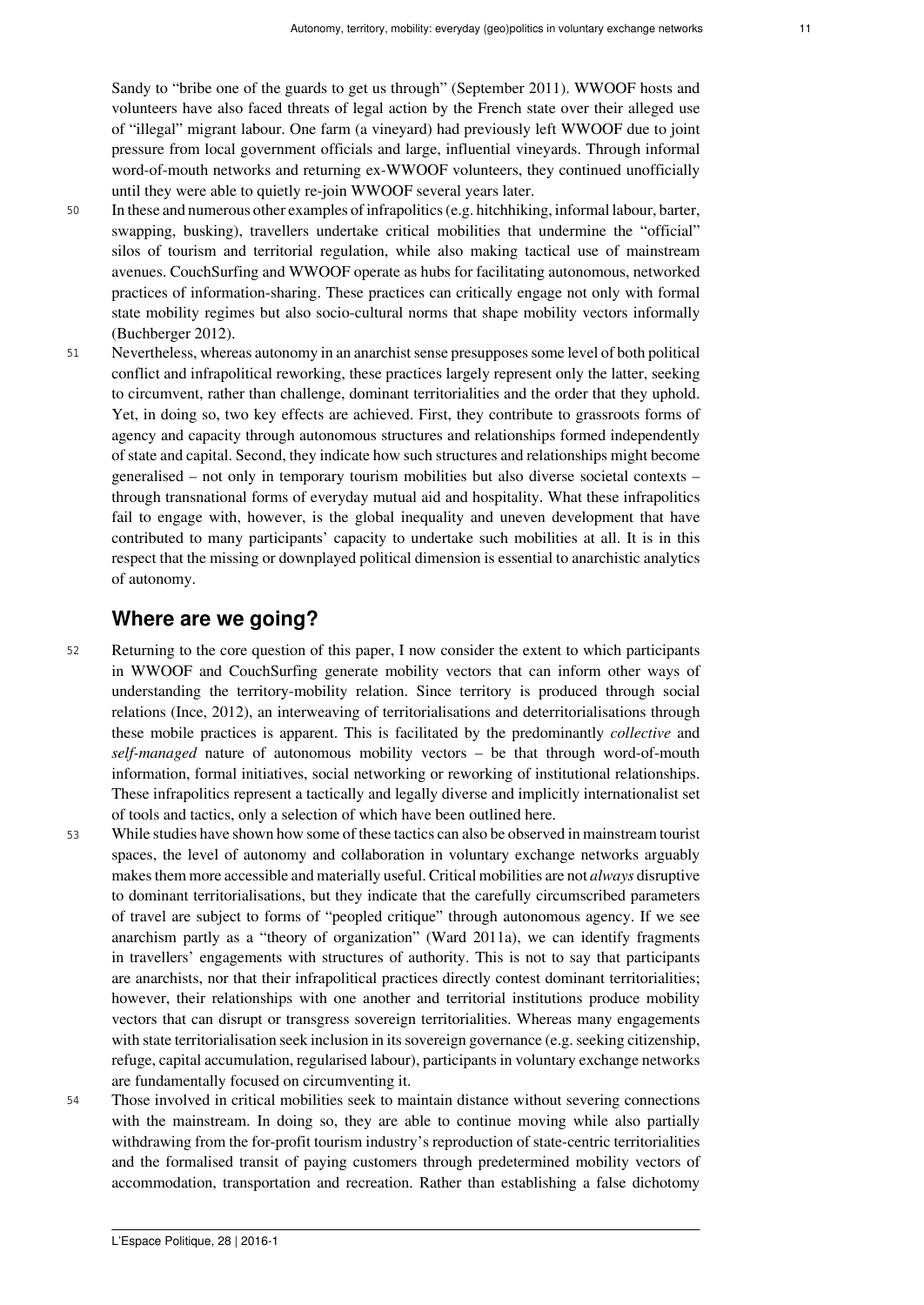that contrasts "alternative" and "mainstream" travel as two discrete units, I have noted the interweaving of these two dynamics through participants' imaginaries and practices.

- <sup>55</sup> Participants in WWOOF and CouchSurfing performatively "invert" (Steinberg, 2009) the foregrounded mainstream and downplayed margins through their infrapolitical, peopled critique, whereby the "how" of travel is as important as the "where". Their self-management of route decisions, mode of transport, speed, and so on provides opportunities to produce everyday counter-territorialities through their *ad hoc* mobility vectors, networking both through and beyond formal organisations and initiatives. These autonomous disruptions are indicative of a partially constrained mobility that pushes at the weak points in dominant territorialities, strategically operating through, with, against or beyond statist-capitalist logics and parameters depending on the specific context.
- <sup>56</sup> As noted, however, acts of infrapolitical transgression are not necessarily transformative, since they often rely on privileged Global North citizenship, relatively high economic and cultural capital, and are more likely to circumvent, rather than confront, dominant territorialities. Future research thus needs to interrogate the wider political-economic implications of such strategies. The appropriation of alterity into the status quo is well-documented, and the tendencies of capital and state to capture or institutionalise alternative projects is an ever-present danger (Vaneigem, 2003 [1967]). For example, profit-making businesses in the so-called "sharing economy" (e.g. AirBnB) are already threatening CouchSurfing, and speculative investors are threatening its non-financial integrity. We must therefore be aware of both the durability and integrity of autonomous practices, and how they can be exposed to powerful processes linked to capital and state.

# **Conclusions: autonomous territorialities, autonomous mobilities**

- <sup>57</sup> In this paper, I have investigated the intersections of territory and mobility in the everyday practices of participants in two global voluntary exchange networks, WWOOF and CouchSurfing. The guiding question has been to consider the extent to which these travellers reproduce or transgress the established parameters of dominant mobility regimes and territorialities, and to consider the ways in which they may or may not be reworking their relations with them. In foregrounding the marginal spaces and practices in tourism mobilities, this paper seeks a shift in the way that scholars approach the politics of travel, seeking to engage with broader socio-political questions regarding social justice and popular agency.
- <sup>58</sup> Territory and mobility have enjoyed renewed interest in Anglophone geography, and I contend that the study of critical mobilities can shed light on how mobility vectors are shaped by – but can undermine – established territorialities. Crucially, I have deployed an anarchist theorisation of autonomy as the driving analytical concept for understanding both the spatialities and the politics of travellers' mobilities. These practices are partly facilitated by the security and opportunity afforded by class differentials and Global North citizenship, and rarely seek to directly challenge these power relations and inequalities. Nevertheless, it is important to highlight the (constrained) agency of "ordinary" people to shape their dynamic relationships with dominant spatial orderings through collaborative infrapolitical tactics.
- <sup>59</sup> I have also developed the idea of "mobility vectors" to explain how dynamic and changing assemblages of movement, relations, imaginaries and social processes co-articulate through one another in mobile subjects. This requires attention to the agency of subjects. More than arguing that territory is an effect of practice (Painter, 2010), I add that these practices are themselves internally complex, changeable, and embedded in social relations. This is where autonomy emerges as a powerful mode of analysis and practice. As Colson (2001) argues, an anarchist view of autonomy embraces not simply individual agency to fulfill certain goals, but that this agency is augmented through association with others. Thus, individual mobility vectors – themselves complex and dynamic – are multiplied in complexity and "collective intellect" through association (cf. Kropotkin, 2009). It is arguably this urge for unmediated connection that scholars have identified in tourists' quest for "authentic" encounters.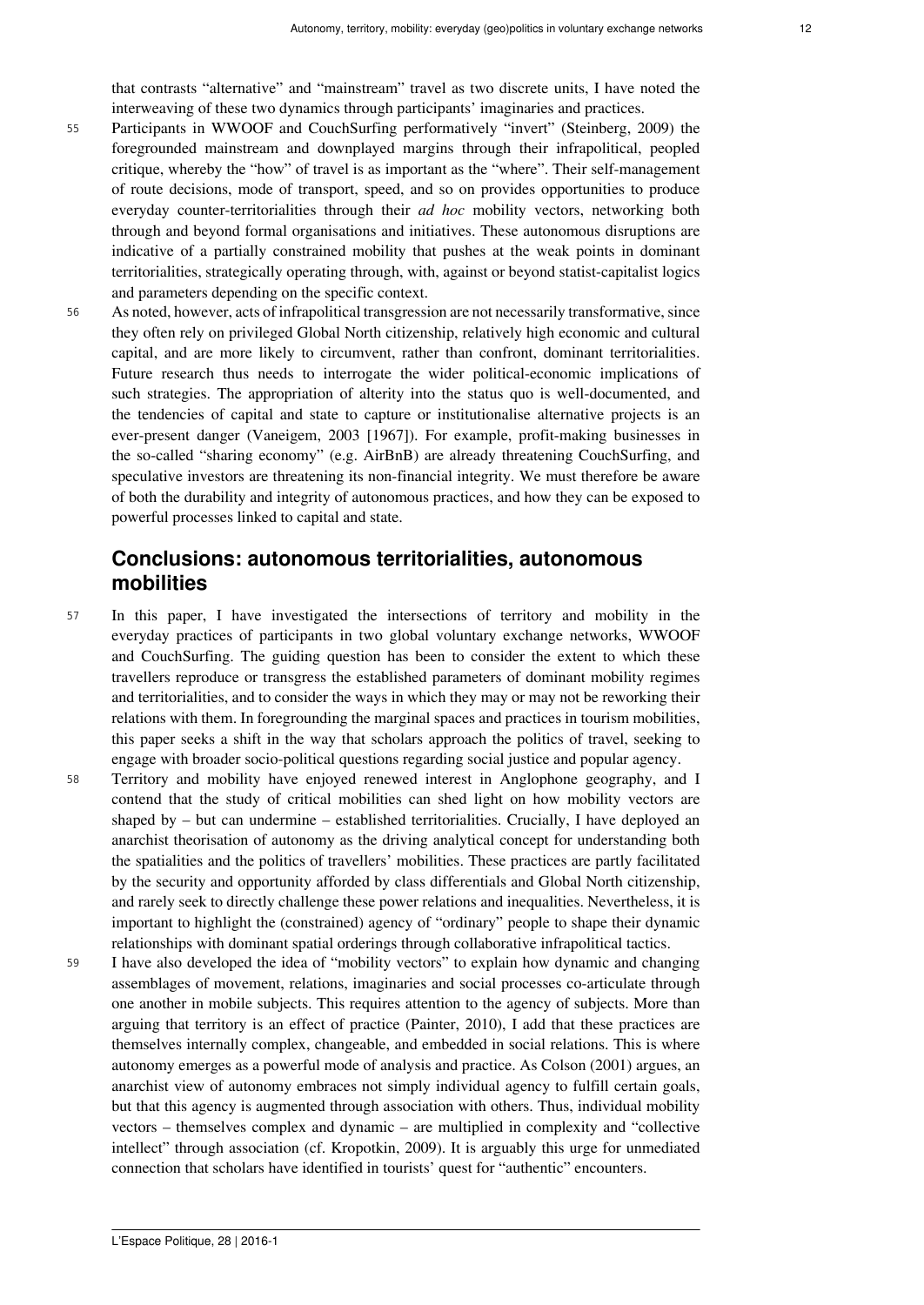<sup>60</sup> A thorough engagement with autonomy, then, may hold tentative answers for such a quest in an uncertain world, where established territorialities and emerging mobilities are being made, unmade and remade through one another; not only by elite actors but also everyday practices. This development of autonomy as a concept in critical tourism geographies might take place, firstly, in drawing from existing scholarship on political agency (e.g. in labour geographies); and secondly, to interrogate the factors impacting on how or if actors collaborate, share, and mutually support one another. Such a refocusing of tourism scholarship on the political lessons to be learned requires a conceptual shift, and I argue here and elsewhere (Ince, 2015) that anarchism provides a strong analytical toolkit for such a task, emphasising how collective selforganisation could be maximised among hosts and guests alike. In making this conceptual shift, it is possible to imagine and enact new forms of mobility and territoriality that are conducive to collaborative ways of living (and moving) through turbulent times and spaces.

#### *Bibliographie*

AGNEW, J., 1994, « The territorial trap: the geographical assumptions of international relations theory », *Review of International Political Economy,* vol. 1, n° 1, p. 53-80.

ANTONSICH, M., 2011, « Rethinking territory », *Progress in Human Geography,* vol. 35, n° 3, p. 422-425.

ATELJEVIC, I., DOORNE, S., 2000, « 'Staying within the fence': lifestyle entrepreneurship in tourism », *Journal of Sustainable Tourism,* vol. 8, n° 5, p. 378-392.

BAUDER, H., 2014, « Domicile citizenship, human mobility and territoriality », *Progress in Human Geography,* vol. 38, n° 1, p. 91-106.

BERDYCHEVSKY, L., GIBSON, H., PORIA, Y., 2013, « Women's sexual behaviour in tourism: loosening the bridle », *Annals of Tourism Research,* vol. 42, n° 1, p. 65-85.

BERG, E., VAN HOUTUM, H., 2003, A border is not a border: Writing and reading borders in space, in Berg, E., Van Houtum, H., *Routing Borders between Territories, Discourses and Practices* Aldershot, Ashgate, p. 1-12.

BROWN, G., 2007, « Mutinous eruptions: autonomous spaces of radical queer activism », *Environment and Planning A,* vol. 39, n° 11, p. 2685-2698.

BUCHBERGER S. 2012 « Hospitality, secrecy and gossip in Morocco: hosting CouchSurfers against great odds », *Hospitality and Society* vol. 1, n°. 3, p. 299-315.

BÜSCHER, M., URRY, J., 2009, « Mobile methods and the empirical », *European Journal of Social Theory,* vol. 12, n° 1, p. 99-116.

COLSON, D., 2001, *Petit Lexique Philosophique de l'Anarchisme de Proudhon à Deleuze,* Trans. Cohn J., Draft text available from translator.

CRANE, N.J., 2012, « Are 'other spaces' necessary? Associative power at the dumpster », *ACME: An International E-Journal for Critical Geographies,* vol. 11, n° 3, p. 352-372.

CRESSWELL, T., 2010a, « Mobilities I: catching up », *Progress in Human Geography,* vol. 35, n° 4, p. 550-558.

CRESSWELL, T., 2010b, « Towards a politics of mobility », *Environment and Planning D: Society and Space,* vol. 28, n° 1, p. 17-31.

DEBORD, G., 1995 [1967], *The Society of the Spectacle*, New York, Zone Books.

ELDEN, S., 2010, « Thinking territory historically », *Geopolitics,* vol. 15, n° 4, p. 757–761.

FERRER, F., 2009 [1908], *The Origins and Ideals of the Modern School*, Charleston, BiblioBazar.

GERMANN MOLZ, J., 2011, « Editorial – CouchSurfing and network hospitality: 'it's not just about the furniture' », *Hospitality and Society,* vol. 1, n° 3, p. 215-226.

GERMANN MOLZ, J., PARIS, C. M., 2013, « The social affordances of flashpacking: exploring the mobility nexus of travel and communication », *Mobilities,* vol. 10, n° 2, p. 173-192.

GLICK SCHILLER, N., SALAZAR, N. B., 2013, « Regimes of mobility across the globe », *Journal of Ethnic and Migration Studies,* vol. 39, n° 2, p. 183-200.

HALL, C. M., 2005, « Reconceptualising the geography of tourism and contemporary mobility », *Geographical Research,* vol. 43, n° 2, p. 125-139.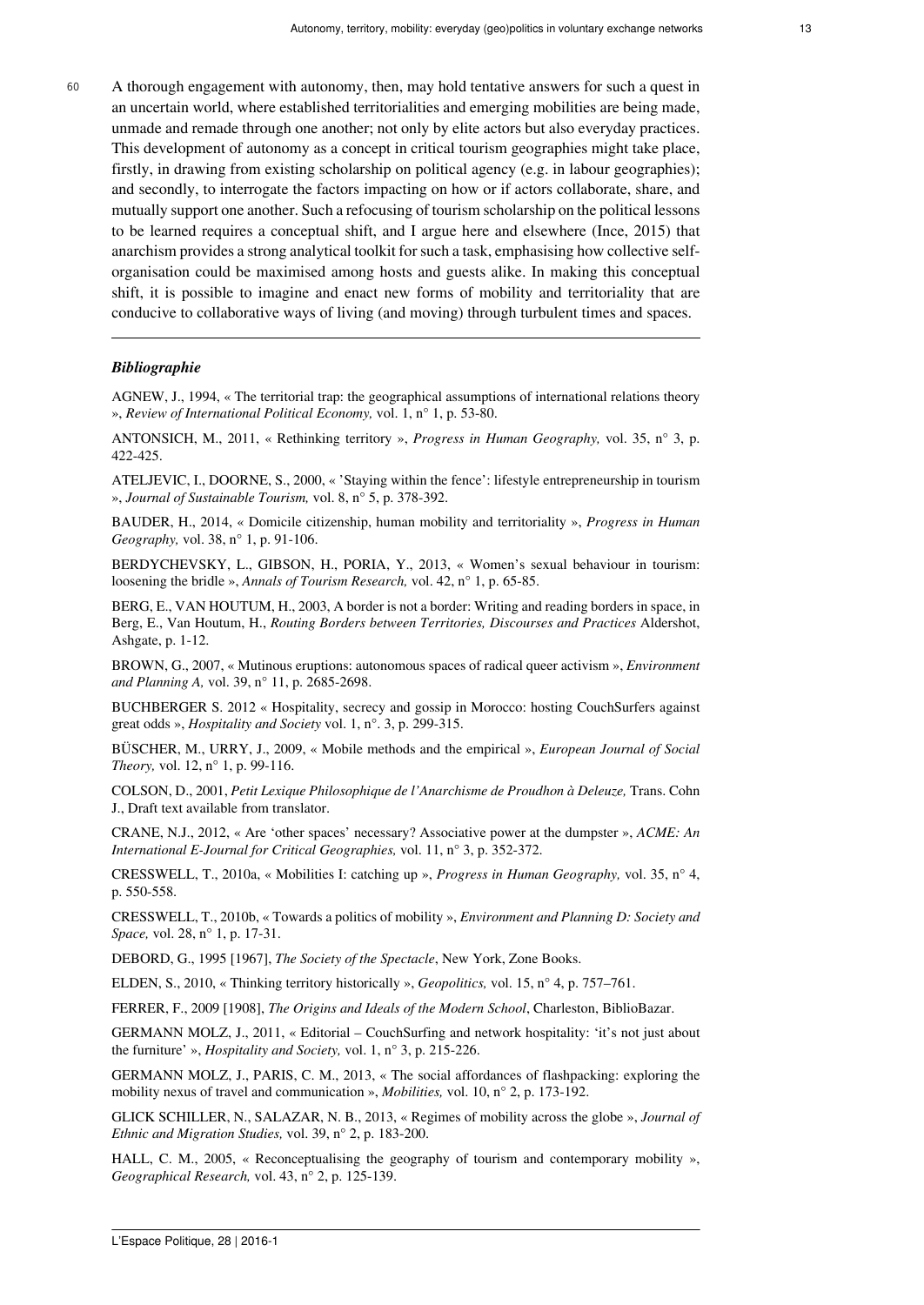HALL, S. M., HOLDSWORTH, C., 2013, « Encountering family practices, holiday and the everyday » presented at *Encounters Conference*, Manchester, University of Manchester.

HALVORSEN, S., 2012, « Beyond the network? Occupy London and the global movement », *Social Movement Studies,* vol. 11, n° 3-4, p. 427-433.

HANNAH, M., 2006, « Torture and the ticking bomb: the war on terrorism as a geographical imagination of power/knowledge », *Annals of the Association of American Geographers,* vol. 96, n° 3, p. 622–640.

HYNDMAN, J., 2012, « The geopolitics of migration and mobility », *Geopolitics,* vol. 17, n° 2, p. 243-255.

INCE, A., 2010, *Organising Anarchy: Prefiguration, Spatial Strategy and the Politics of Everyday Life*, PhD thesis, London, Queen Mary, University of London.

INCE, A., 2011, « Contesting the 'authentic' community: far-right spatial strategy and everyday responses in an era of crisis », *Ephemera: Theory and Politics in Organisation,* vol. 11, n° 1, p. 6-26.

INCE, A., 2012, « In the shell of the old: anarchist geographies of territorialisation », *Antipode,* vol. 44, n° 5, p. 1645-1666.

INCE, A., 2015, « From middle ground to common ground: self-management and spaces of encounter in organic farming networks », *Annals of the Association of American Geographers,* vol. 105, n° 4, p. 824-840.

JENSEN, A., 2013, « Mobility regimes and borderwork in the European Community », *Mobilities,* vol. 8, n° 1, p. 35-51.

KROPOTKIN, P., 2009 [1902], *Mutual Aid: A Factor of Evolution,* London, Freedom Press.

LEFEBVRE, H., 2002 [1961], *Critique of Everyday Life, Vol. II: Foundations for a Sociology of the Everyday*, London and New York, Verso.

LYNCH, P., GERMANN MOLZ, J., MCINTOSH, A., LUGOSI, P., LASHLEY, C., 2011 « Theorising hospitality », *Hospitality and Society,* vol. 1, n° 1, p. 3-24.

MACKINNON, D., CUMBERS, A., FEATHERSTONE, D., INCE, A., STRAUSS, K., 2011 *Globalisation, Labour Markets and Communities in Contemporary Britain*, York, Joseph Rowntree Foundation.

MCINTOSH, A., BONEMANN, S. M., 2006, « Willing Workers On Organic Farms (WWOOF): the alternative farm stay experience? », *Journal of Sustainable Tourism,* vol. 14, n° 1, p. 82-99.

MCINTOSH, A., CAMPBELL, T., 2001, « Willing Workers On Organic Farms (WWOOF): a neglected aspect of farm tourism in New Zealand », *Journal of Sustainable Tourism,* vol. 9, n° 2, p. 111-127.

O'REGAN, M., 2012, Alternative mobility cultures and the resurgence of hitch-hiking, in Fullagar, S., Markwell, K., Wilson, E., *Slow Tourism: Experiences and Mobilities*, Bristol, Buffalo and Toronto, Channel View.

O'REILLY, C. C., 2006, « From drifter to gap year tourist: mainstreaming backpacker travel », *Annals of Tourism Research,* vol. 33, n° 4, p. 998-1017.

PAINTER, J., 2010, « Rethinking territory », *Antipode,* vol. 42, n° 5, p. 1090–1118.

PICKERILL, J., CHATTERTON, P., 2006, « Notes towards autonomous geographies: creation, resistance and self-management as survival tactics », *Progress in Human Geography,* vol. 30, n° 6, p. 730-746.

PRICE, W., 2007, *The Abolition of the State: Anarchist and Marxist Perspectives*, Bloomington, Authorhouse.

PRITCHARD, A., MORGAN, N., 2006, « Hotel Babylon? Exploring hotels as liminal sites of transition and transgression », *Tourism Management,* vol. 27, n° 5, p. 762-772.

RICKLY-BOYD, J. M., 2013, « Existential authenticity: place matters », *Tourism Geographies,* vol. 15, n° 4, p. 680-686.

ROUTLEDGE, P., CUMBERS, A., 2009, *Global Justice Networks: Geographies of Transnational Solidarity*, Manchester University Press.

ROWEN, I., 2014, « Tourism as a territorial strategy: the case of China and Taiwan », *Annals of Tourism Research,* vol. 46, n° 1, p. 62-74.

SALTER, M. B., 2013, « To make move and let stop: mobility and the assemblage of circulation », *Mobilities,* vol. 8, n° 1, p. 7-19.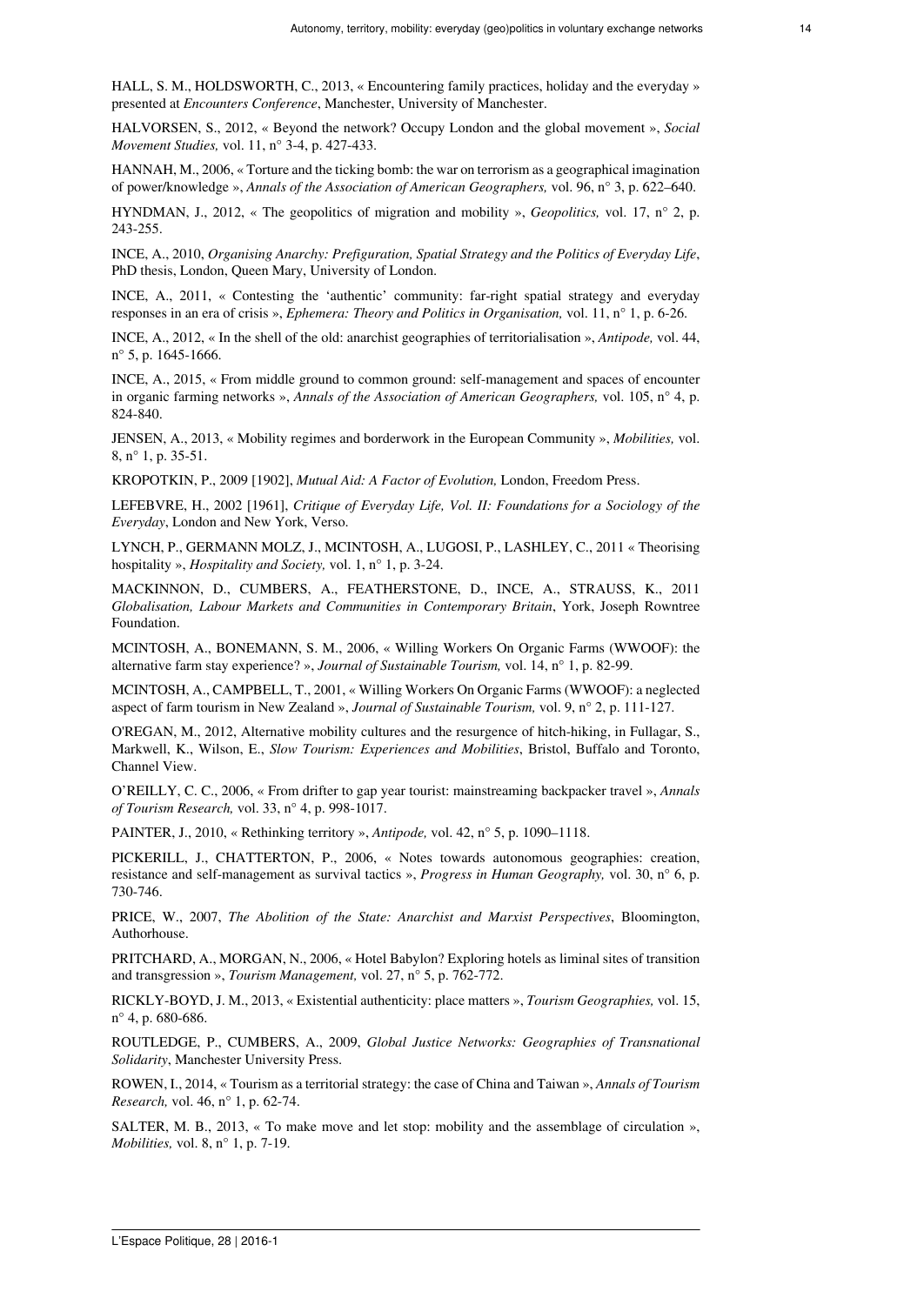SCOTT, J. C., 1990, *Domination and the Arts of Resistance: Hidden Transcripts*, New Haven, Yale University Press.

SHUKAITIS, S., 2009, *Imaginal Machines: Autonomy and Self-Organisation in the Revolutions of Everyday Life*, London, Minor Compositions.

SHUKAITIS, S., GRAEBER, D., BIDDLE, E., 2007, *Constituent Imagination: Militant Investigations, Collective Theorisation*, Edinburgh and Oakland, AK Press.

SÖDERSTRÖM, O., RANDERIA, S., RUEDIN, D., D'AMATO, G., PANESE, F., 2013, Of mobilities and moorings: Critical perspectives, in Söderström, O., Randeria, S., Ruedin, D., D'Amato, G., Panese, F., *Critical Mobilities*, Lausanne, EPFL, p. v–xxv.

SPRINGER, S., INCE, A., BROWN, G., PICKERILL, J., BARKER, A., 2012, « Reanimating anarchist geographies: a new burst of color », *Antipode,* vol. 44, n° 5, p. 1591-1604.

STEINBERG, P.E., 2009, « Sovereignty, territory and the mapping of mobility: a view from the outside », *Annals of the Association of American Geographers,* vol. 99, n° 3, p. 467-495.

VANEIGEM, R., 2003 [1967], *The Revolution of Everyday Life*, London, Aldgate Press.

WARD, C., 2011a, Anarchism as a theory of organisation, in Wilbert, C., White, D. F., *Autonomy, Solidarity, Possibility: The Colin Ward Reader*, Edinburgh and Oakland, AK Press, p. 47-54.

WARD, C., 2011b, A peopled landscape, in Wilbert, C., White, D. F., *Autonomy, Solidarity, Possibility: The Colin Ward Reader*, Edinburgh and Oakland, AK Press, p. 311-320.

WILSON, A. D., 2013, « Beyond alternative: exploring the potential for autonomous food spaces », *Antipode,* vol. 45, n° 3, p. 719-737.

#### *Notes*

<span id="page-14-0"></span>[1](#page-1-0) This number, compiled from publicly available sources, is likely to be higher, since some large WWOOF organisations (e.g. France, New Zealand) do not publicly state the number of member farms.

<span id="page-14-1"></span>[2](#page-1-1) While there is a total of 6 million registered users, a large minority is not active, and many members' activity fluctuates over time. Thus, *official* membership is greater than *active* membership.

<span id="page-14-2"></span>[3](#page-5-0) Much of the fieldwork was undertaken in collaboration with a co-researcher, Helen Bryant.

#### *Pour citer cet article*

Référence électronique

Anthony Ince, « Autonomy, territory, mobility: everyday (geo)politics in voluntary exchange networks », *L'Espace Politique* [En ligne], 28 | 2016-1, mis en ligne le 28 avril 2016, consulté le 11 mai 2016. URL : http://espacepolitique.revues.org/3779 ; DOI : 10.4000/espacepolitique.3779

#### *À propos de l'auteur*

**Anthony Ince** Lecturer in Human Geography Cardiff University [incea@cardiff.ac.uk](mailto:incea@cardiff.ac.uk)

#### *Droits d'auteur*



Les contenus de *L'Espace politique* sont mis à disposition selon les termes de la [Licence](https://creativecommons.org/licenses/by-nc-nd/3.0/fr/) [Creative Commons Attribution - Pas d'Utilisation Commerciale - Pas de Modification 3.0](https://creativecommons.org/licenses/by-nc-nd/3.0/fr/) [France.](https://creativecommons.org/licenses/by-nc-nd/3.0/fr/)